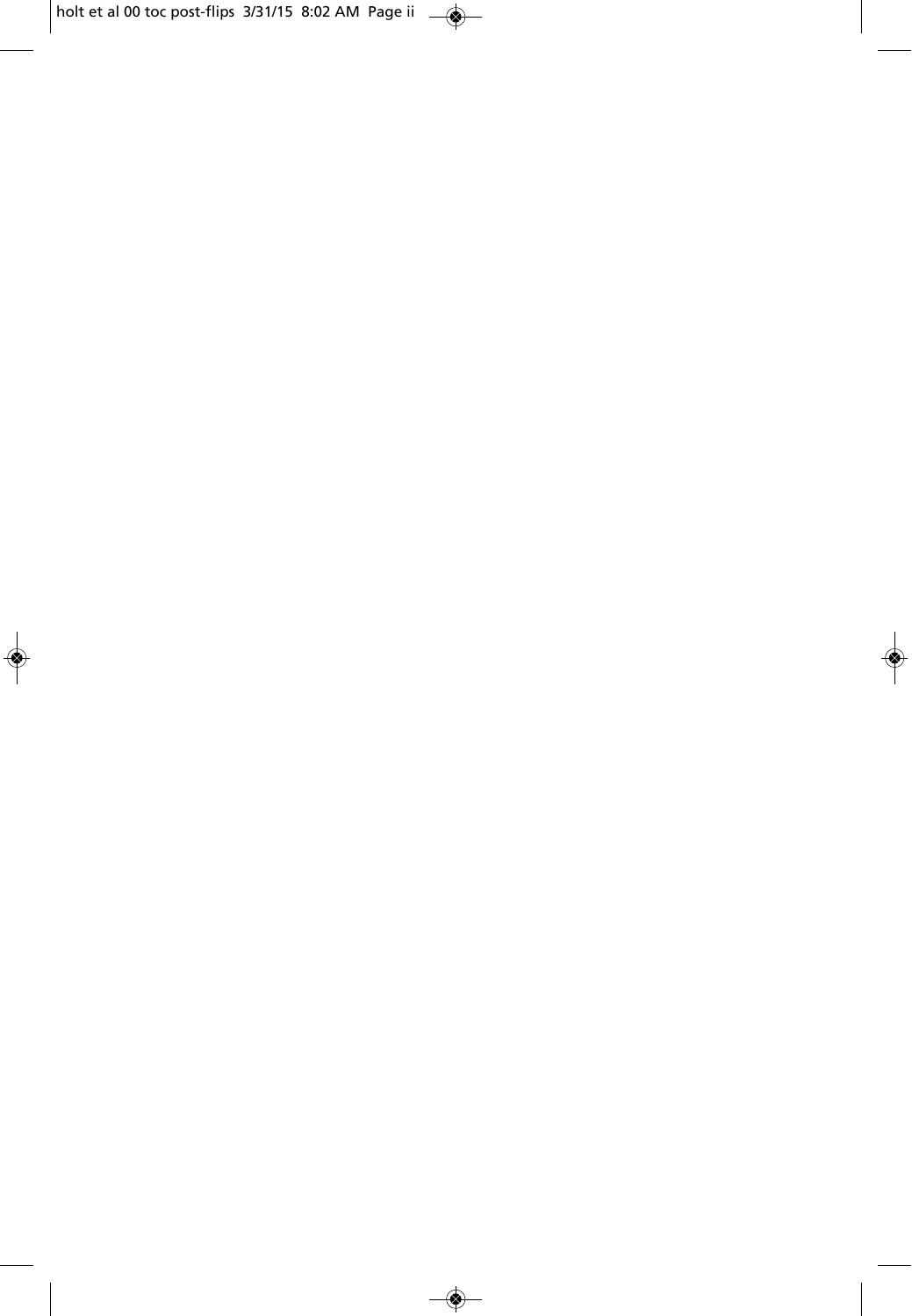# **Policing Cybercrime and Cyberterror**

**Thomas J. Holt** MICHIGAN STATE UNIVERSITY

#### **George W. Burruss** SOUTHERN ILLINOIS UNIVERSITY CARBONDALE

### **Adam M. Bossler**

Georgia Southern University



Carolina Academic Press Durham, North Carolina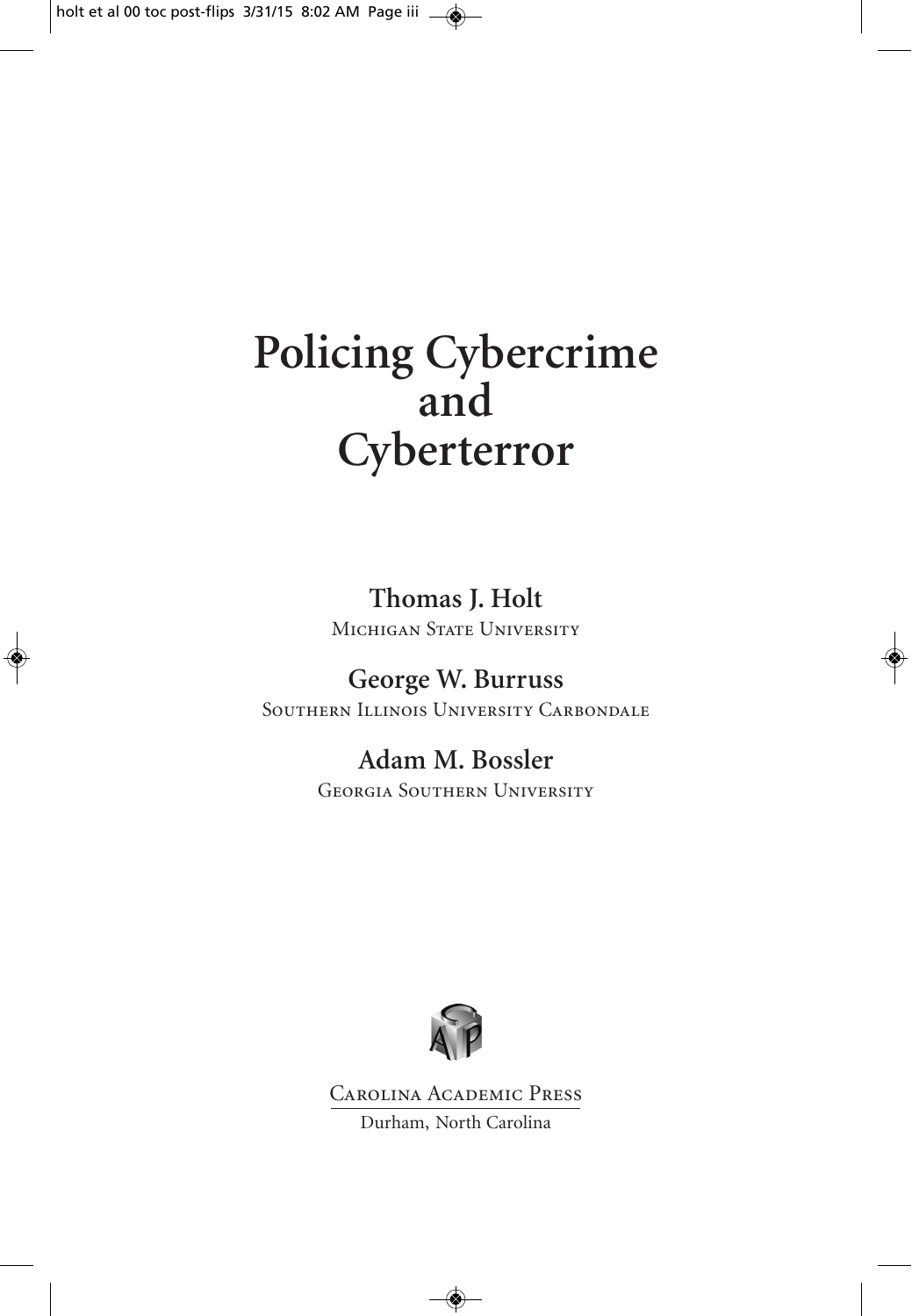Copyright © 2015 Carolina Academic Press All Rights Reserved

Library of Congress Cataloging-in-Publication Data

Holt, Thomas J., 1978-

Policing cybercrime and cyberterror / Thomas J. Holt, George W. Burruss, and Adam M. Bossler.

pages cm

Includes bibliographical references and index.

ISBN 978-1-61163-256-9 (alk. paper)

1. Computer crimes. 2. Cyberterrorism. 3. Police. I. Burruss, George W. II. Bossler, Adam M. III. Title.

HV6773.H653 2015 363.25'968--dc23

#### 2015000194

Carolina Academic Press 700 Kent Street Durham, NC 27701 Telephone (919) 489-7486 Fax (919) 493-5668 www.cap-press.com

Printed in the United States of America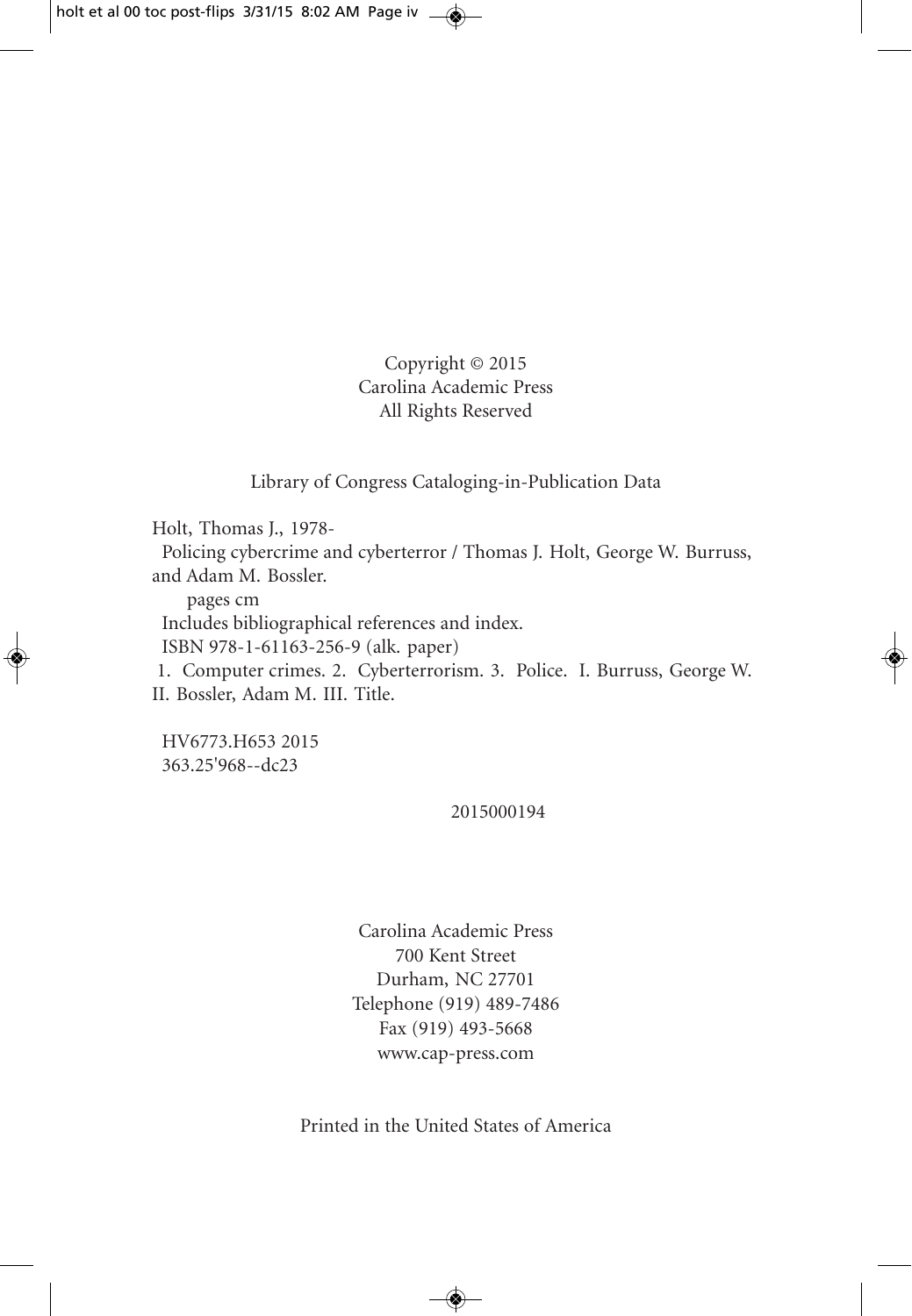*For my wonderful wife Dr. Karen Holt, and our spectacular daughter Scarlett.* TJH

> *For my mother, Linda.* GWB

*For my amazing wife Jordan and our two wonderful children, Kate and Bennett.*

AMB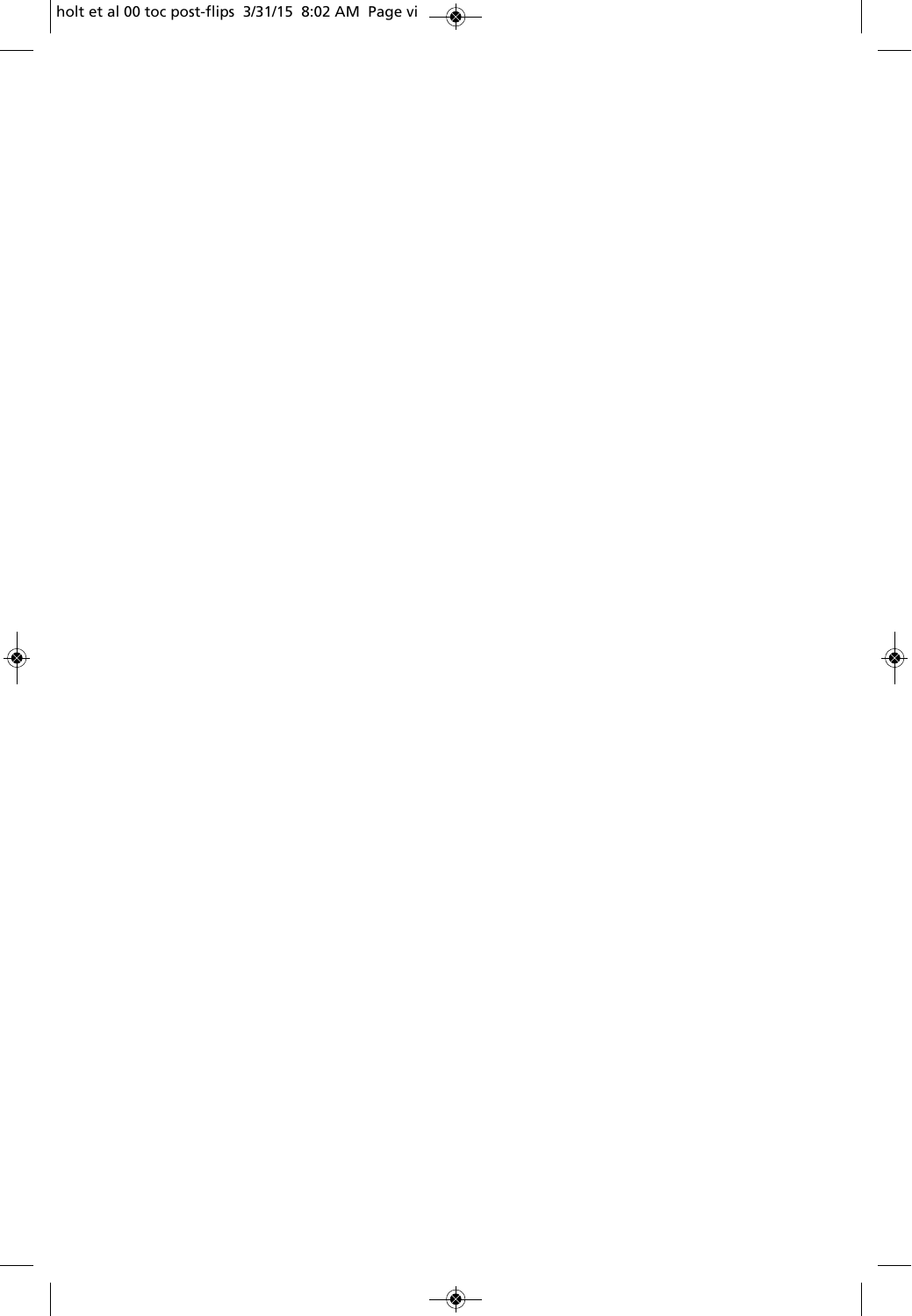## **Contents**

| Acknowledgments                                                 | ix |
|-----------------------------------------------------------------|----|
| Chapter 1 • Introduction to Cybercrime and Cyberterror          | 3  |
| Defining Cybercrime and Cyberterror                             | 6  |
| Cybercrime                                                      | 6  |
| Cyberterror                                                     | 9  |
| Situating Local Law Enforcement in the Management of Cyberspace | 10 |
| <b>Internet Users</b>                                           | 11 |
| <b>Internet Service Providers</b>                               | 12 |
| Corporate Security and Industry                                 | 13 |
| Non-Governmental Non-Police Organizations                       | 14 |
| Governmental Non-Police Organizations                           | 14 |
| Public Policing Agencies                                        | 15 |
| Local Law Enforcement and Cybercrime Investigation              | 17 |
| Chapter 2 • Cybercrime Statistics and Officer Perspectives      | 21 |
| Data Sources for Cybercrime and Cyberterror                     | 22 |
| <b>UCR</b> and <b>NIBRS</b>                                     | 22 |
| <b>NCVS</b>                                                     | 24 |
| IC <sub>3</sub>                                                 | 24 |
| <b>Business Estimates</b>                                       | 26 |
| Officer Perceptions of Cybercrime                               | 27 |
| Officer Perceptions of Typical Cybercriminals and Victims       | 28 |
| Perceptions of Cybercrime Uniqueness, Seriousness,              |    |
| and Frequency                                                   | 29 |
| Assessing Specialized Officers' Perceptions of Cybercrime       | 34 |
| Summary and Conclusion                                          | 38 |
| Chapter 3 • Examining the Attitudes of Local Law Enforcement    |    |
| toward Cybercrime Training                                      | 39 |
| Investigative Resources for Cybercrime Cases                    | 40 |
| Officer Interest in Cybercrime Training                         | 43 |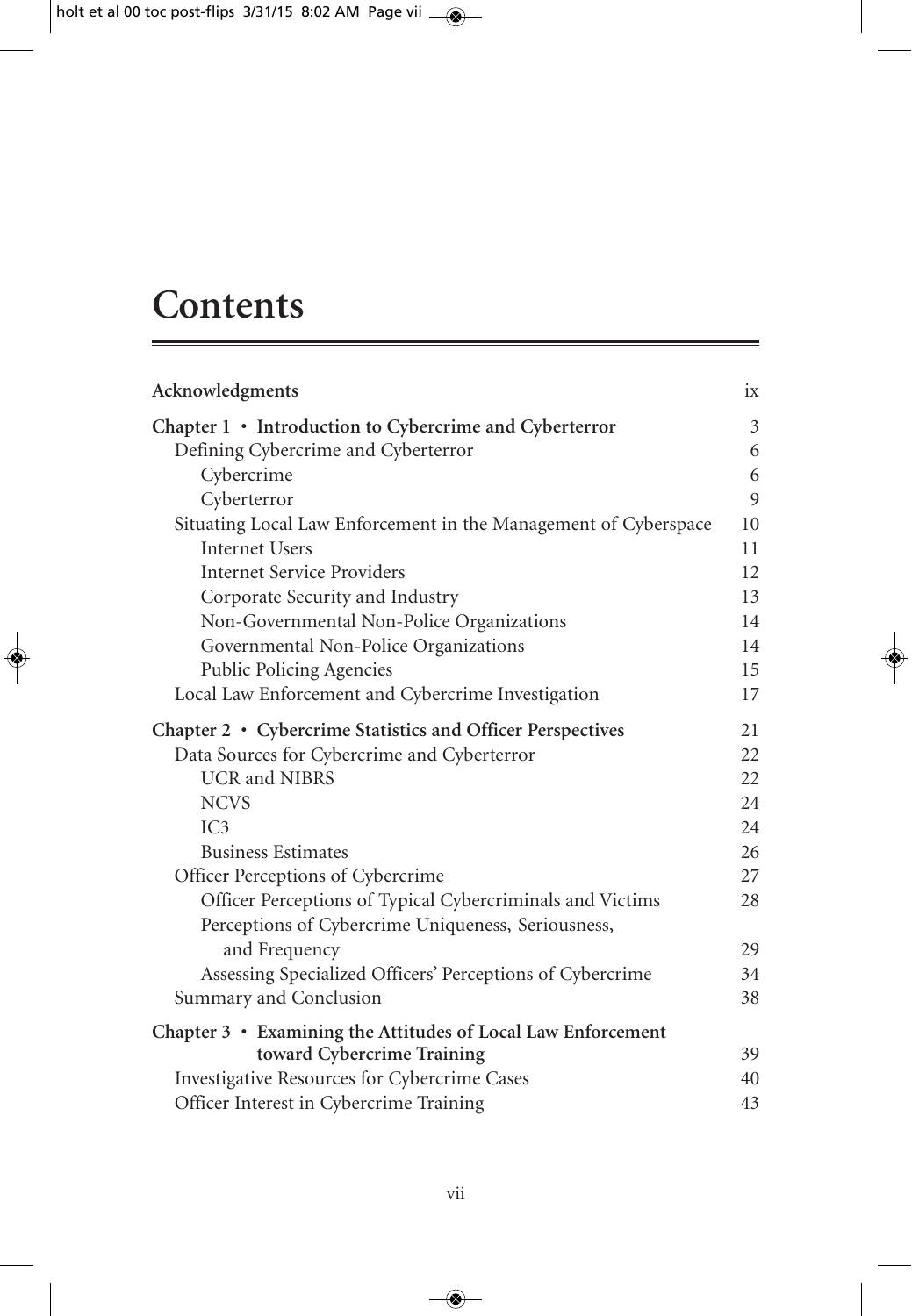| <br><b>V111</b> | <b>CONTENTS</b> |
|-----------------|-----------------|
|                 |                 |

| Officer Attitudes toward Training<br>Summary and Conclusion         | 48<br>58 |
|---------------------------------------------------------------------|----------|
| Chapter 4 · Police Officer Attitudes toward the Law Enforcement     |          |
| <b>Response to Cybercrime</b>                                       | 59       |
| Perceptions of Traditional Strategies to Combat Cybercrime          | 60       |
| Support of Cybercrime Investigations within Police Departments      | 63       |
| <b>Innovative Strategies</b>                                        | 66       |
| Interest in Working with High-Tech Industries and Service Providers | 71       |
| Summary and Conclusions                                             | 88       |
| Chapter 5 · Stress, Strain, and Satisfaction among                  |          |
| <b>Cybercrime Investigators</b>                                     | 89       |
| Job Stress in Policing                                              | 90       |
| Occupational Experiences in Law Enforcement                         | 90       |
| Cybercrime, Forensic Investigation, and Stress                      | 91       |
| Assessing Stress, Satisfaction, and Coping Mechanisms               | 94       |
| Exploring the Predictors of Stress and Satisfaction                 | 98       |
| Coping Mechanisms Reported By Digital Forensic Investigators        | 103      |
| Exploring Trauma among Digital Forensic Investigators               | 105      |
| Summary and Conclusions                                             | 109      |
| Chapter 6 • Implications for Policing Policy and Practice           | 115      |
| Implications of Findings for CJ Policy                              | 115      |
| 1) Public Awareness                                                 | 115      |
| 2) Data Reporting                                                   | 117      |
| 3) Uniform Training and Certification Courses                       | 118      |
| 4) Onsite Management Assistance for Electronic Crime Units          |          |
| and Task Forces                                                     | 119      |
| 5) Updated Laws                                                     | 120      |
| 6) Cooperation with the High-Tech Industry                          | 122      |
| 7) Special Research and Publications                                | 123      |
| 8) Management Awareness and Support                                 | 124      |
| 9) Investigative and Forensic Tools                                 | 126      |
| 10) Structuring a Computer Crime Unit                               | 126      |
| Limitations and Conclusions                                         | 130      |
| References                                                          | 133      |
| Index                                                               | 149      |